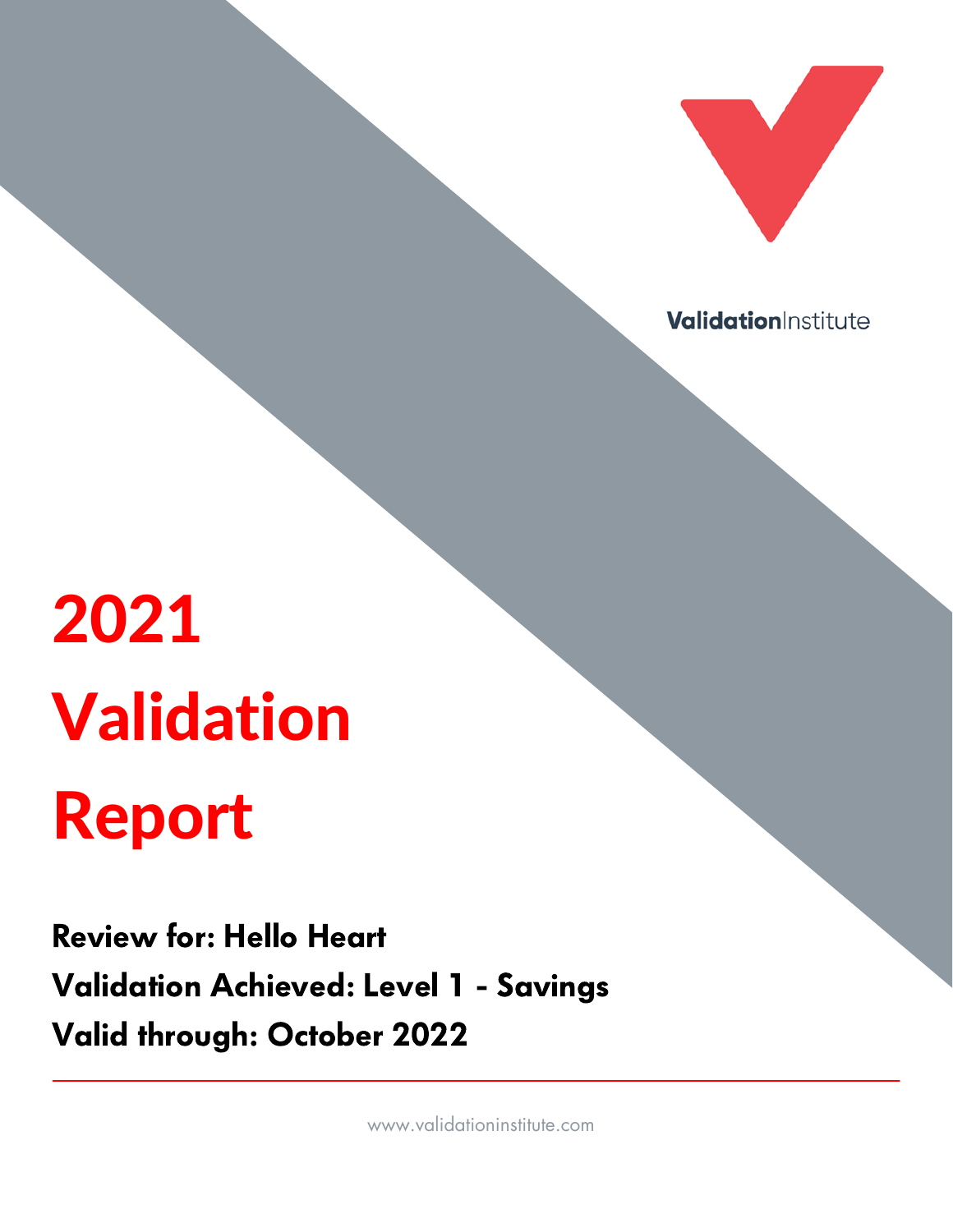#### Company Profile



| <b>Category:</b>          | <b>Digital Therapeutics</b> |  |
|---------------------------|-----------------------------|--|
| <b>Website:</b>           | https://www.helloheart.com/ |  |
| <b>Public or Private:</b> | Private                     |  |
| <b>Year Established:</b>  | 2013                        |  |
| CEO:                      | <b>Maayan Gonnen-Cohen</b>  |  |
| <b>Company contact:</b>   | contact@helloheart.com      |  |

#### **Description:**

**Hello Heart** is the only digital therapeutics company to focus exclusively on heart disease, the leading cause of death worldwide. Through a connected mobile device that uses AI, behavioral science, and personalized digital coaching to drive lifestyle changes, **Hello Heart** empowers people to reduce blood pressure and predicts serious heart issues before they occur. Validated in peer-reviewed studies, **Hello Heart** is easy to use and works alongside an employer's benefits ecosystem. Dozens of Fortune 500 employers are realizing immediate and sustained results for member engagement, clinical outcomes, and reduced cost of unnecessary cardiac procedures. Founded in 2013, **Hello Heart** is a member of the American Heart Association's Innovator Network, and is part of the CVS Point Solutions Management Program.

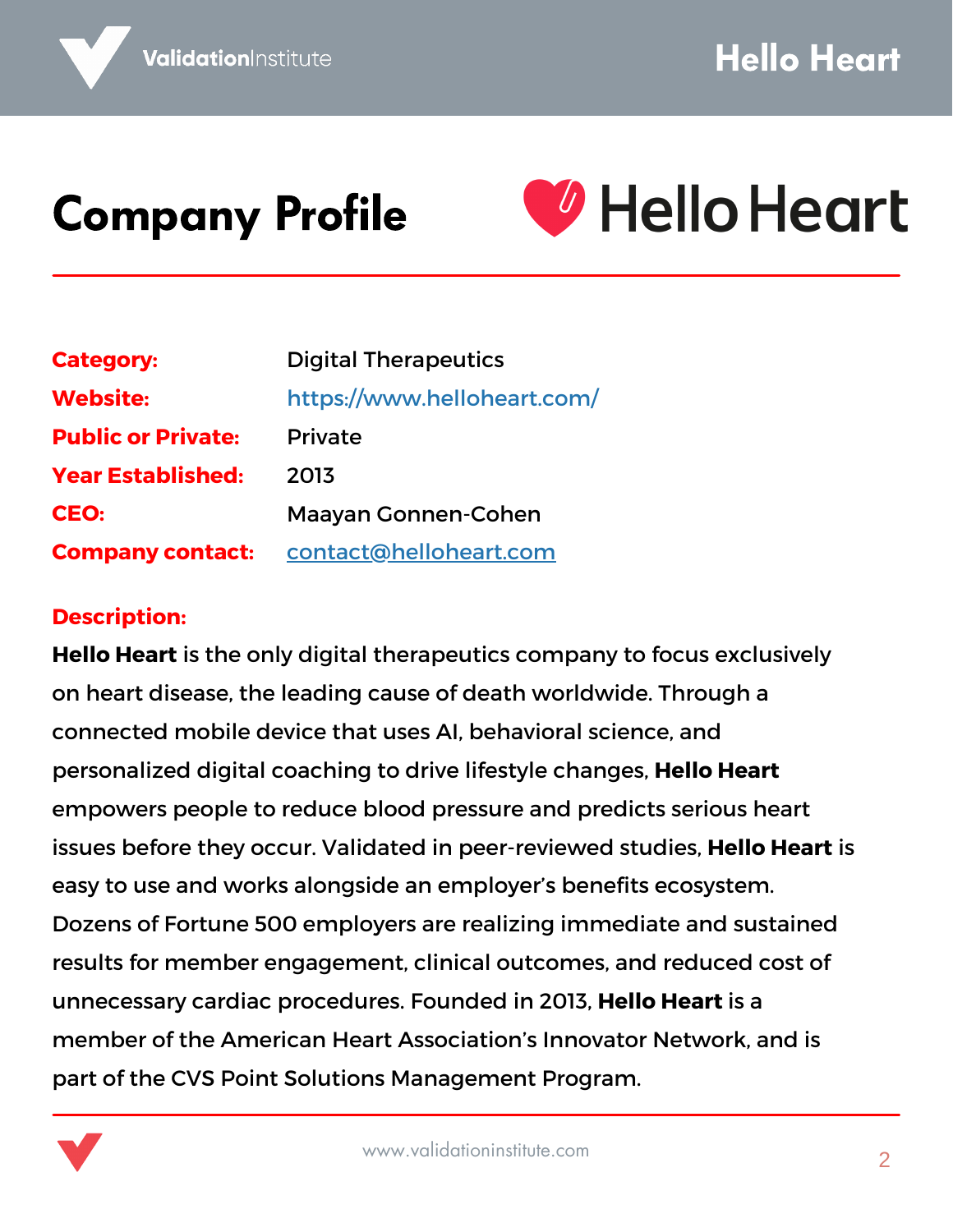# Claim Assertion for Validation

Hello Heart users have lower medical costs for cardiovascular disease (CVD) than matched controls (non-users) who are not enrolled in the Hello Heart hypertension management program. The cost difference between Hello Heart users and matched controls is driven by decreased spending on surgery, emergency, and diagnostic services in the Hello Heart user group.

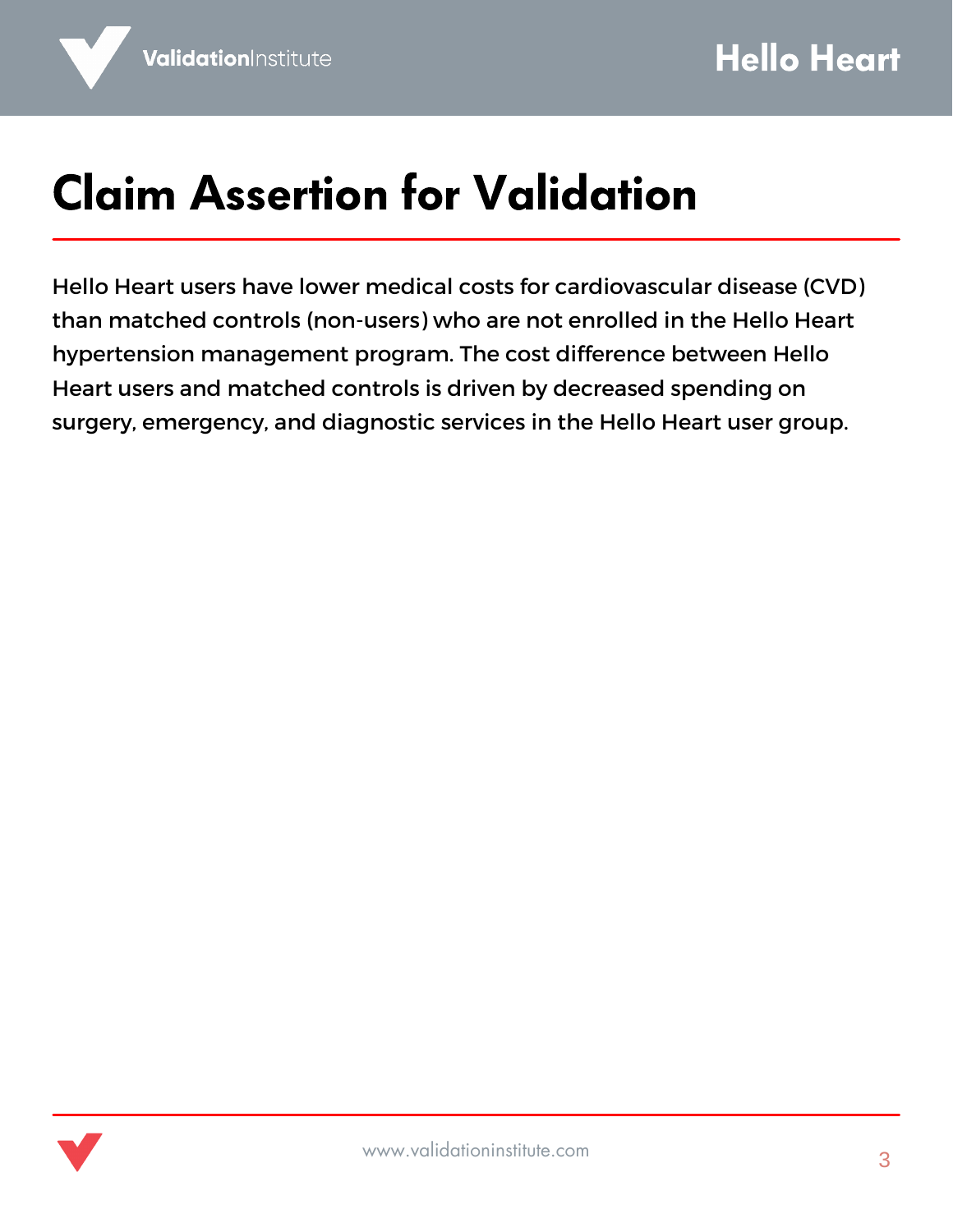# Method / Calculation / Examples

Hello Heart users who had more than three months of medical claims data available for their pre-enrollment period were matched to non-users on

- Baseline total health care costs
- Baseline cardiovascular disease (CVD) costs
- Gender
- Age
- Number of months in baseline period

The groups were 203 for Hello Heart and 200 for non-users, after removing members whose costs changed by more than \$60,000 from the baseline to the post-period. Because the matched non-users were not enrolled in Hello Heart, baseline blood pressure and change in blood pressure over time were unknown and could not be used as additional matching criteria.

The analysis focused on how much each group's annualized CVD costs changed from baseline to the post-period per participant; the calculation was also done per participant per month without annualizing the costs.

In addition, each person's use of inpatient hospital care was assessed in each time period. The number of people who had a hospital admission as well as the number of people whose days in the hospital went down from the pre- to the post-period were counted. The percentage of hospital patients whose days went down was then calculated.

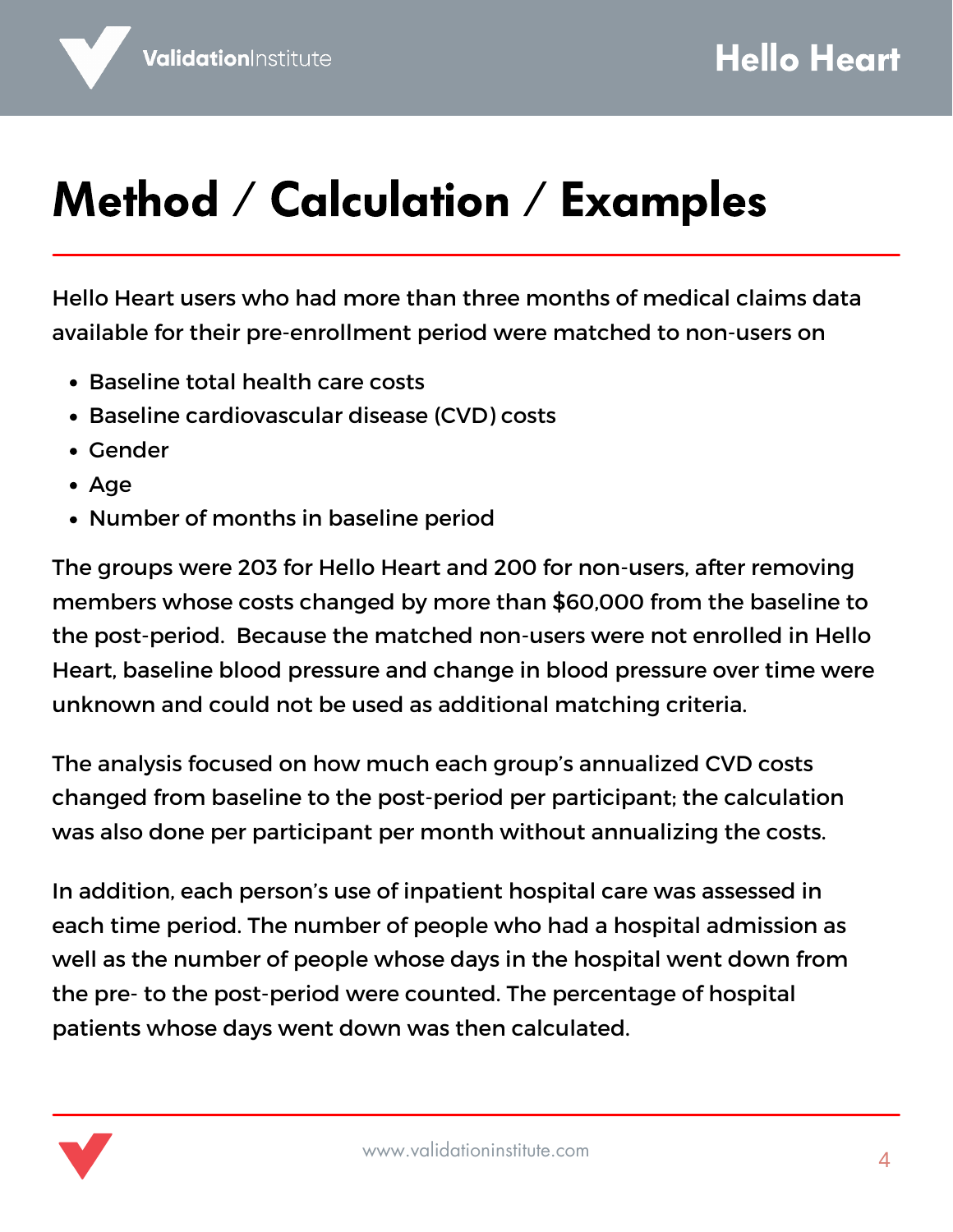# Findings & Validation

Graph 1 shows the change in CVD spending per participant from baseline to the post-period. (Note: figures for per participant per month are not shown, as the results and their significance was similar to the per participant). The majority of the difference between Hello Heart and the matched non-users came from lower use of surgery and inpatient care, as well as diagnostic services. In total, Hello Heart users' CVD costs went down \$880, while matched non-users had costs go up by \$985. This \$1865 cost savings represents a 19% reduction in total medical spending per Hello Heart user per year. Hello Heart users costs for physician visits went up more than they did for matched non-users; this was expected, as the program encourages use of preventive care.



Graph 1

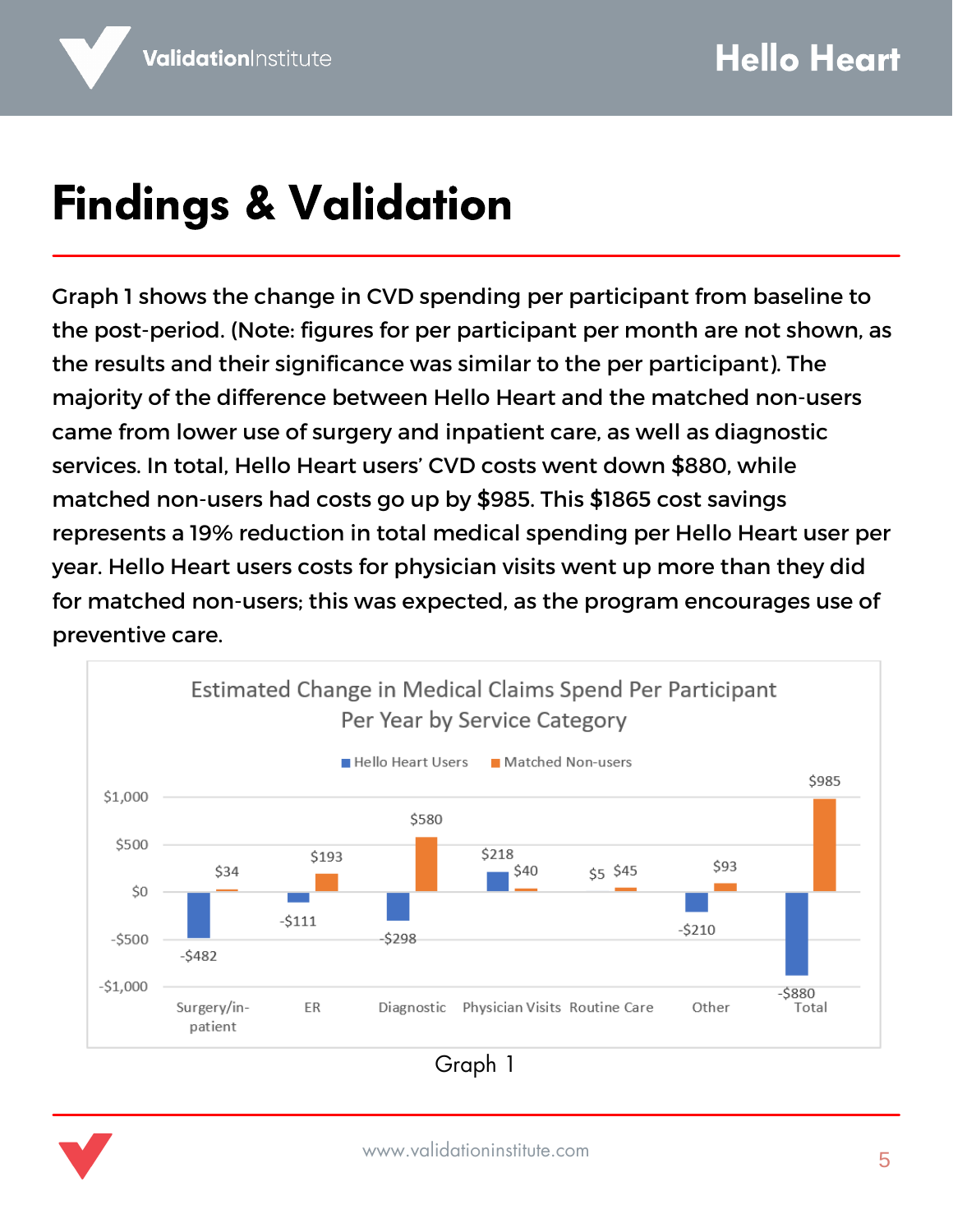# Findings & Validation

Table 1 shows the number of people in each group who had at least one day in a hospital in the baseline period, the number of people whose days in hospital care went down, and the percentage whose days went down. Hello Heart users who had a hospital stay during the baseline period were 26% more likely to have fewer days in the hospital in the post-period than matched non-users.

|                                | Hello Heart | Matched Non-users | Difference |
|--------------------------------|-------------|-------------------|------------|
| Number of members with > 1 day | 19          | 36                |            |
| hospitalized in baseline       |             |                   |            |
| Number of members with fewer   | 14          | 17                |            |
| hospitalization days post      |             |                   |            |
| Percentage decreased           | 74%         | 47%               | $-26%$     |

Table 1: Inpatient Hospital Days

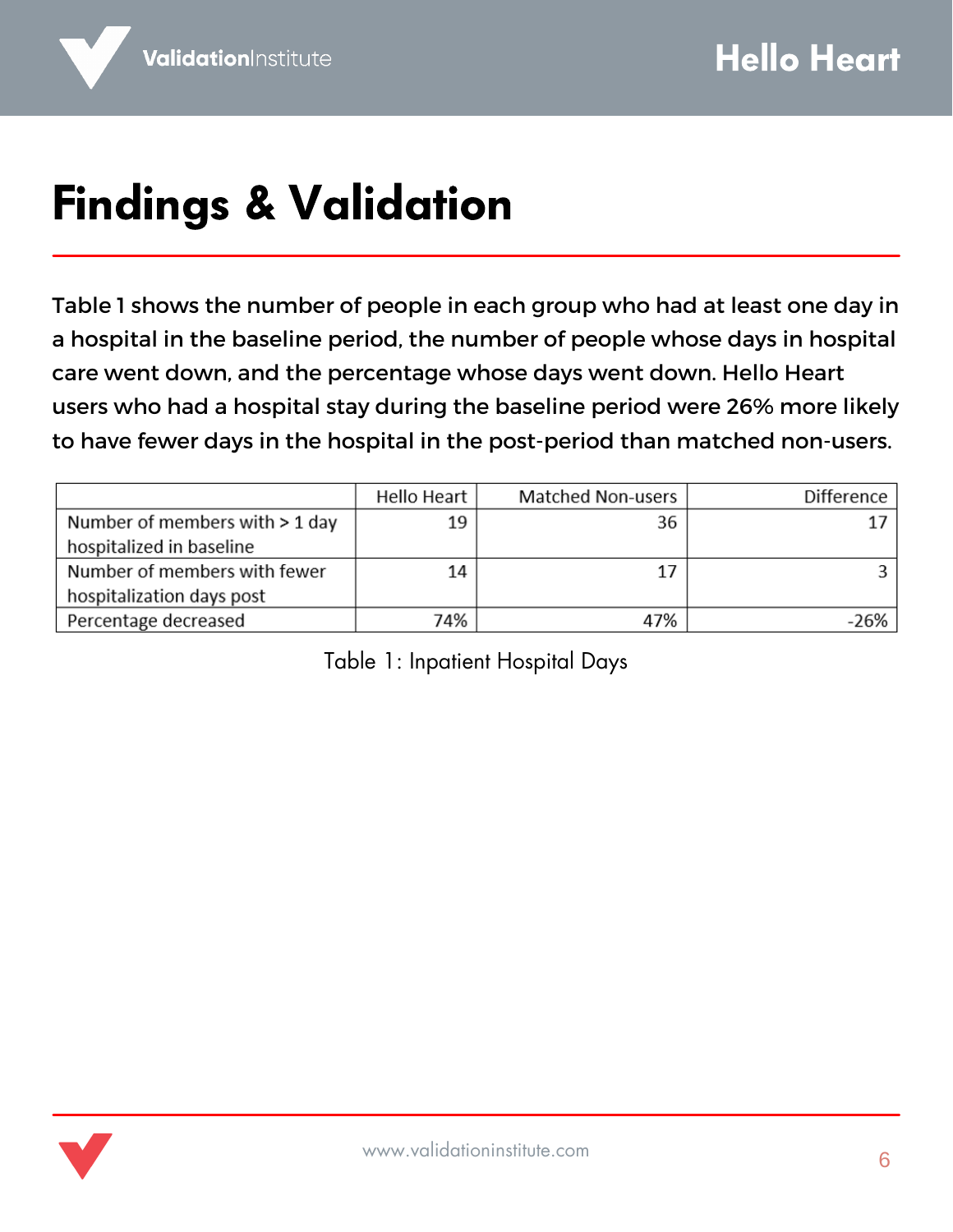#### Limitations

Enrollment in Hello Heart is voluntary, and participants may differ from nonparticipants on factors that were not (or cannot be) measured. Consistent with a larger Hello Heart user study [1], the users in this study with stage 2 hypertension at enrollment (Systolic Blood Pressure > 140mmHg) who reduced their blood pressure showed an average reduction of 17 mmHg. Furthermore, 75% of these stage 2 users, 64% of stage 1 users (Systolic BP > 130mmHg), and 58% of users with elevated blood pressure (Systolic BP > 120mmHg) had reduced by at least 1 mmHg one year following enrollment. These changes are similar, though not identical to the larger study [1], possibly due to the smaller sample size and variable duration of follow up measurements during the claims period. Blood pressure changes or other unknown variables may explain part of the contrast in cost savings between users and non-users.

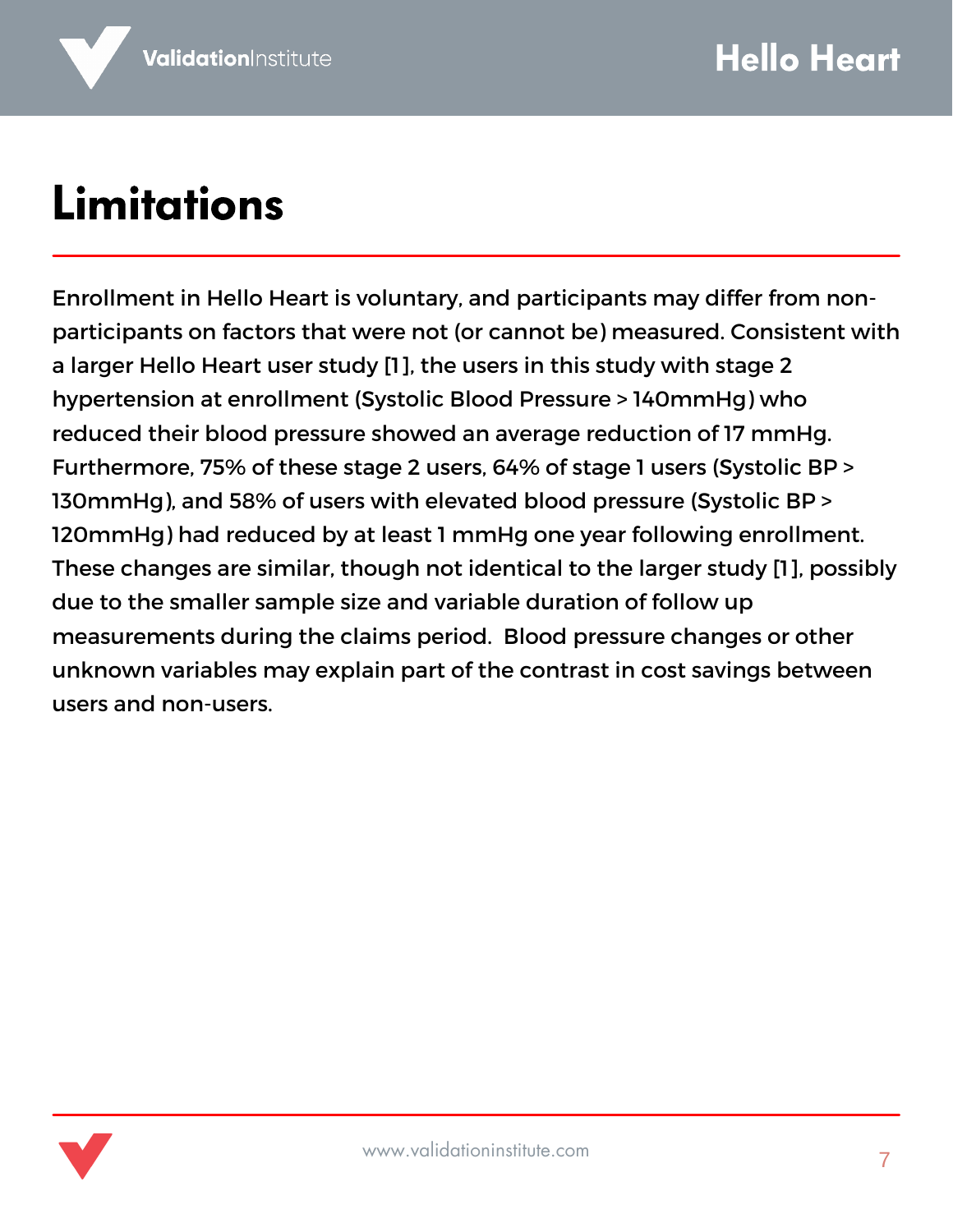#### References

[1] Gazit T, Gutman M, Beatty AL. Assessment of Hypertension Control Among Adults Participating in a Mobile Technology Blood Pressure Self-management Program. JAMA Netw Open. 2021 Oct 1;4(10):e2127008. doi: 10.1001/jamanetworkopen.2021.27008. PMID: 34652447.

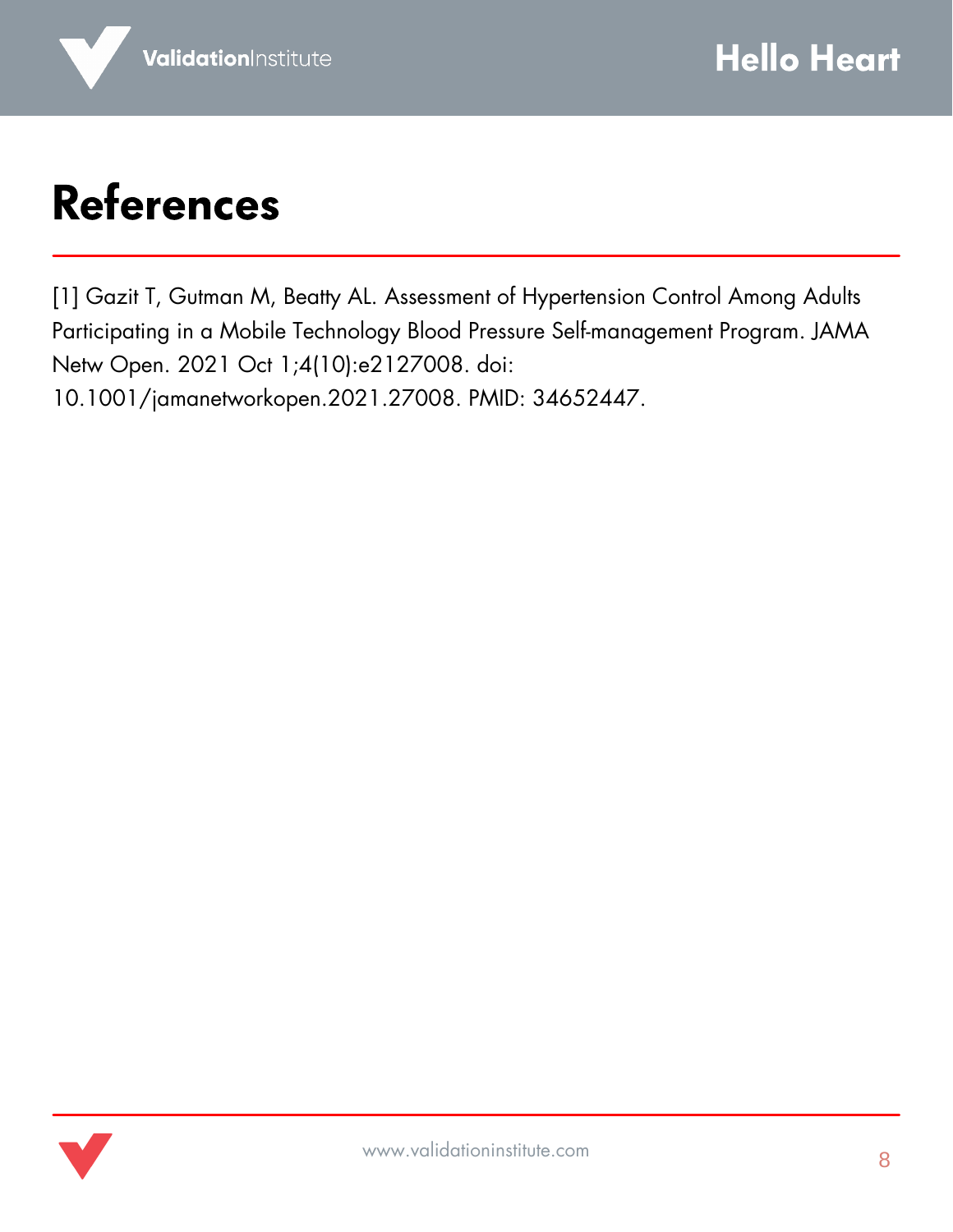#### Validation and Credibility Guarantee

**Hello Heart program** achieved level 1 validation for Savings. Validation Institute is willing to provide up to a \$25,000 guarantee as part of their Credibility Guarantee Program. To learn more, visit <https://validationinstitute.com/credibility-guarantee/>

Level 1 - Savings

Can reduce health care spending per case/participant or for the plan/purchaser overall.

Level 2 - Outcomes

Product/solution has measurable moved the needle on an outcome (risk, hba1c, events, employee retention, etc.) of importance.

Level 3 - Metrics

Credible sources and valid assumptions create a reasonable estimate of a program's impact.

Level 4 - Contractual Integrity

No outcomes or savings has been shown, but vendor is willing to put a part of their fees "at risk" as a guarantee.

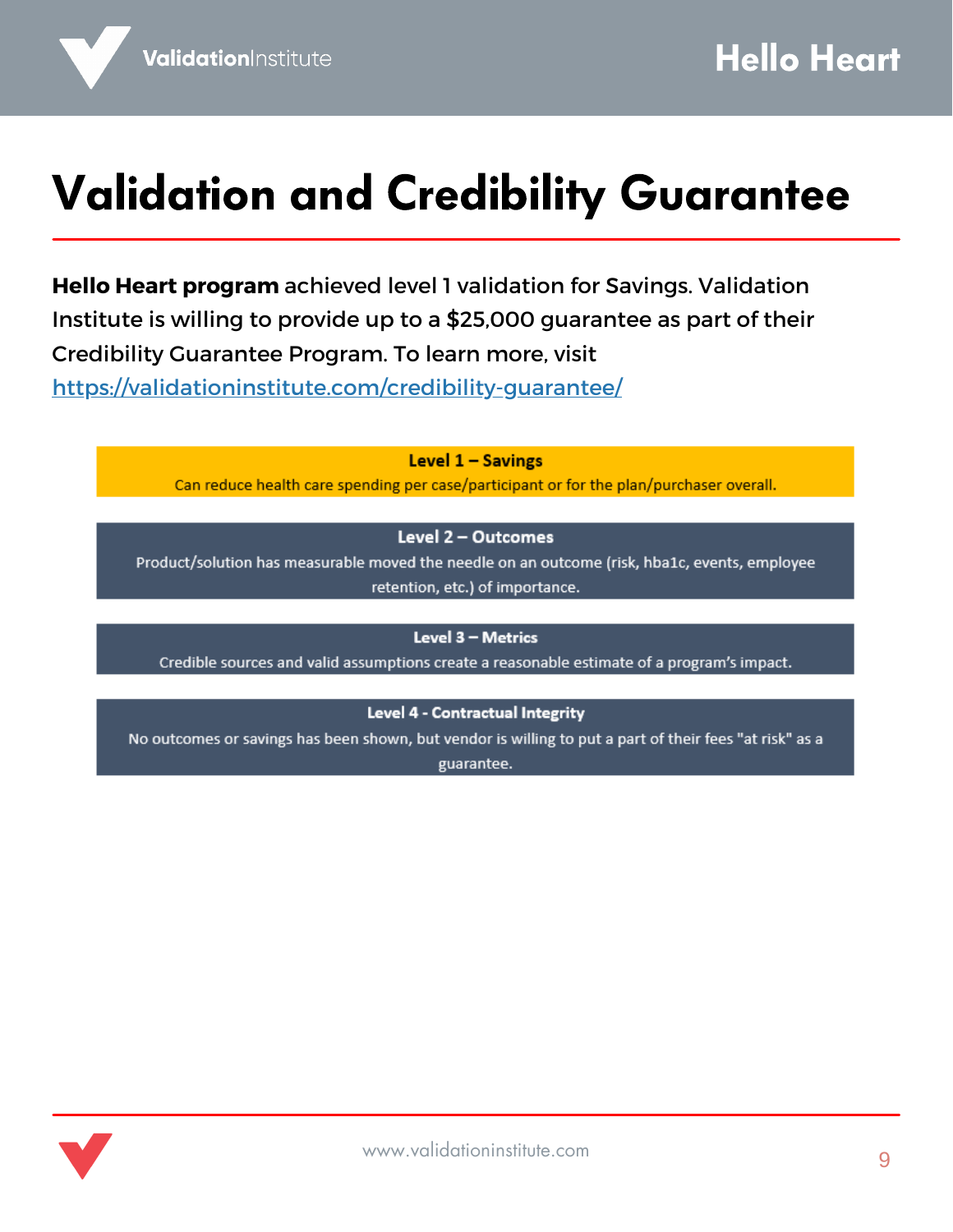VALIDATION INSTITUTE 500 West Cummings Park Woburn, MA 01801



**Validation Expiration: October 2022**

#### CERTIFICATE OF VALIDATION

| <b>Applicant:</b>             | <b>Hello Heart</b><br>545 Middlefield Rd. #260.<br>Menlo Park, California 94025, US                                                     |
|-------------------------------|-----------------------------------------------------------------------------------------------------------------------------------------|
| <b>Product:</b>               | Hello Heart program                                                                                                                     |
| <b>Claim:</b>                 | Cardiovascular disease medical costs went down<br>significantly more for Hello Heart participants<br>than for matched non-participants. |
| <b>Validation Achieved:</b>   | <b>Level 1 - Validated for Savings</b>                                                                                                  |
| <b>Validation Award Date:</b> | October 2021                                                                                                                            |

Jinda Righdell

**Linda K. Riddell, MS VP, Population Health Scientist Validation Institute**

Benny DiCecca

**Benny DiCecca Chief Executive Officer Validation Institute**